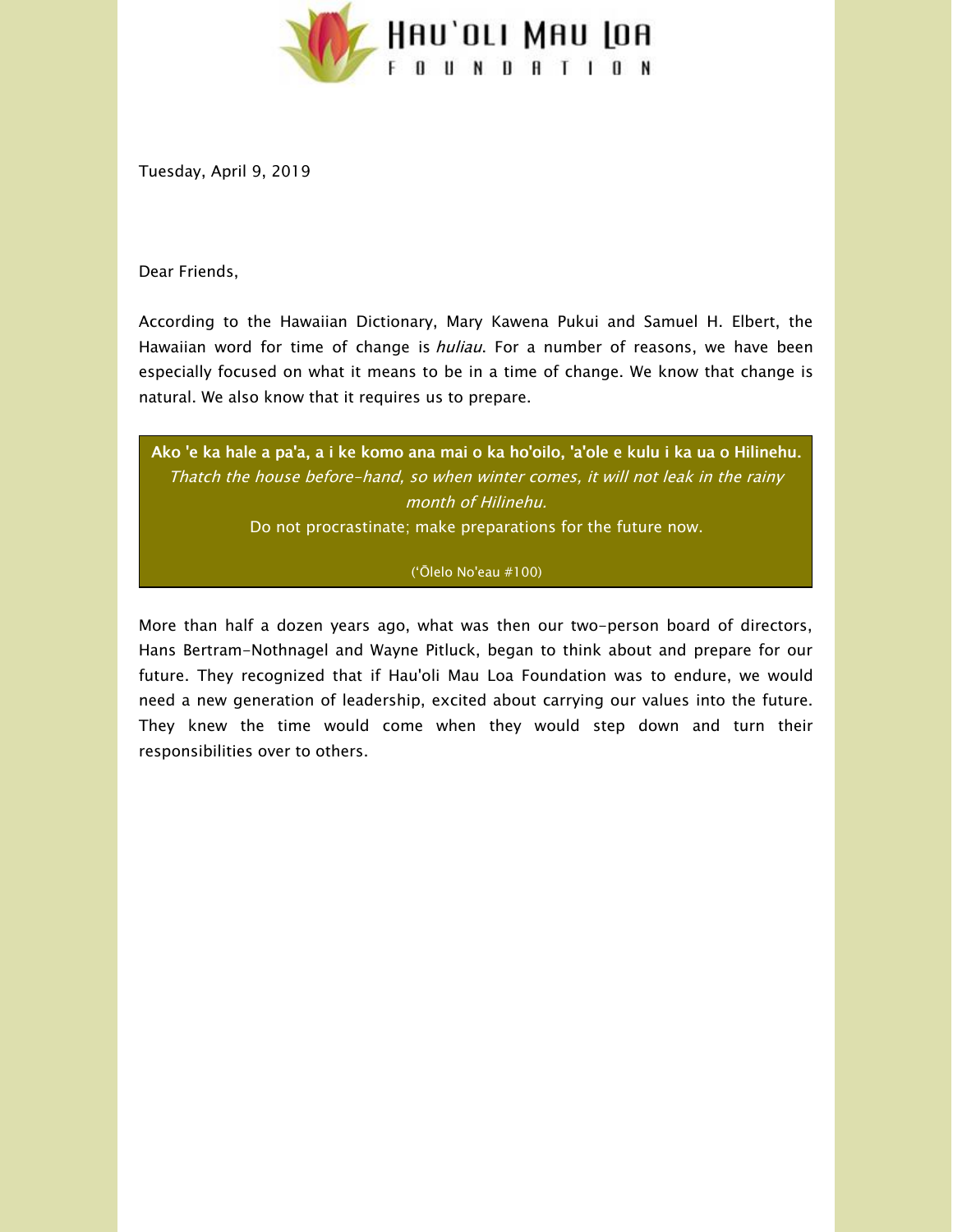

One of the ways they have been preparing for this impending transition is by ensuring that all of us at the Foundation well understand the values of our benefactor, [Helga](https://hauolimauloa.org/aboutus/background-history/?utm_source=20.+Year+in+Review%3A+2018&utm_campaign=Year+in+Review%3A+2018+%28April+9%2C+2019%29&utm_medium=email), whom they both knew. Stories of how she expressed her values and how those values informed her decisions are well known throughout the board and staff. Today, our values are documented. Yet, Hans and Wayne have made it clear that neither they nor Helga could know what the future holds. Because of that, they understand and accept that strategies the Foundation employs today will evolve to reflect future conditions and challenges. Still, as we face change, we want to remain faithful to the values, passed down through Wayne and Hans, that we have inherited from our benefactor.

Even though we have been preparing for more than half a dozen years, when Wayne leaves his seat as a founding director later this year and Hans follows about 18 months later, we will miss them both at our table. And while they will set aside their governing board member duties, their relationship with the Foundation will continue as they mentor and advise us. Wayne and Hans are taking to heart what our Partner, Gigi Cocquio from Hoa 'Aina O [Mākaha](https://hauolimauloa.org/partner/hoa-aina-o-makaha/?utm_source=20.+Year+in+Review%3A+2018&utm_campaign=Year+in+Review%3A+2018+%28April+9%2C+2019%29&utm_medium=email), reminded us when talking about leadership transition. "You can retire from <sup>a</sup> job, but you cannot retire from relationships."

We are not alone in preparing for the future. Leadership change is a reality that many of our Partners have faced in recent years and that others are anticipating. We are well aware that it can cause stress and anxiety, or worse. We also know how hard it is to think about planning when resources are constrained and demand for services is growing. In such circumstances, stepping back and preparing for future change is even more difficult. In particular, we know that planning for leadership transition takes time, focus, commitment and resources.

Nonetheless, the need to prepare for impending transitions does not mean that an organization's work will, as if by magic, ease off. Over the past year, for example, we were able to increase to more than \$55 million the total of all grants distributed since 2008 when the Foundation received full funding from Helga and hired its first staff. While